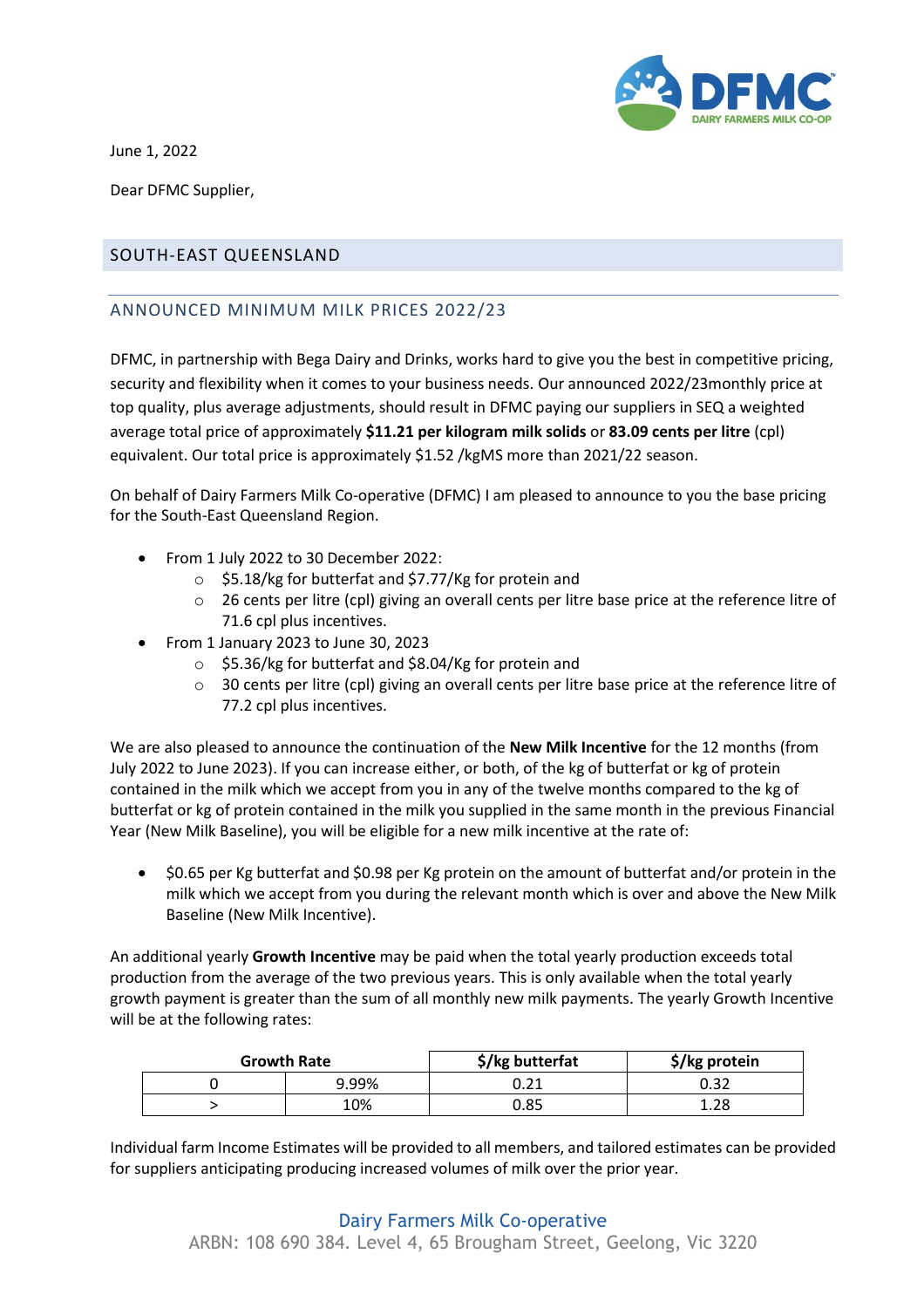

DFMC provides value and security by offering pricing certainty in the face of fluctuating market conditions. Our pricing in SEQ does not contain any supermarket top ups and is a market leading price. Our long-term supply agreement with Bega Dairy and Drinks gives you the opportunity to plan your future based on solid market information.

If you have any questions or concerns regarding the options available to you, please contact:

| <b>Damien Tessmann</b> | Regional Manager    | 0431 559 377 | damien.tessmann@dfmc.org.au |
|------------------------|---------------------|--------------|-----------------------------|
| Mark Kebbell           | Executive Officer   | 0432 046 768 | mark.kebbell@dfmc.org.au    |
| <b>Andrew Burnett</b>  | <b>SEQ Director</b> | 0419 773 907 | andrew.burnett@dfmc.org.au  |

On a personal note, I would like to thank you for your supply in what has been a demanding year and wish you all, a successful and prosperous season ahead.

Yours Sincerely on behalf of the DFMC Board

asmes

Andrew Burnett Chairman DAIRY FARMERS MILK CO-OPERATIVE